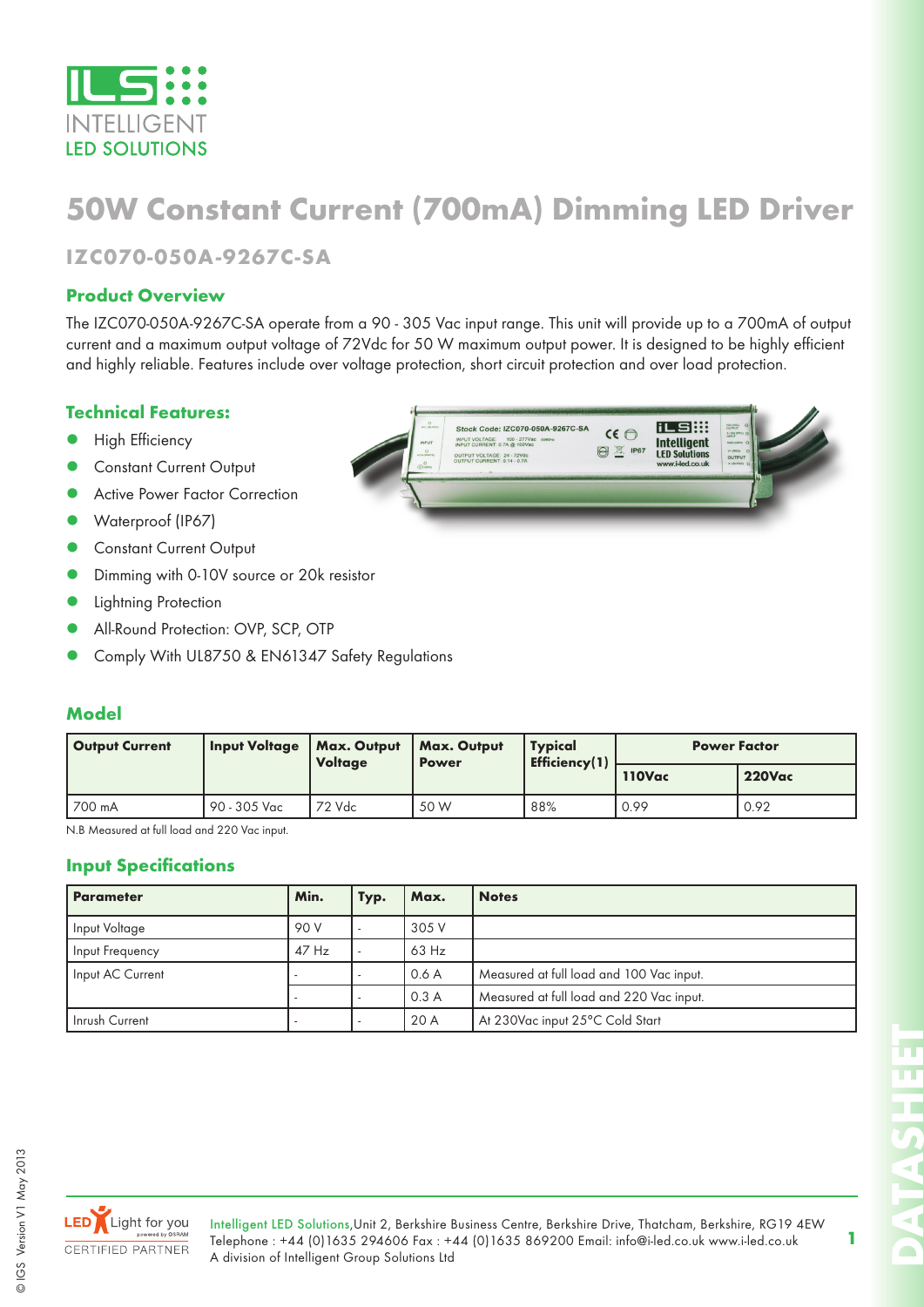### **Output Specifications**

| <b>Parameter</b>                             | Min.  | Typ. | Max.             | <b>Notes</b>                                                                                                                            |
|----------------------------------------------|-------|------|------------------|-----------------------------------------------------------------------------------------------------------------------------------------|
| Output Current Range I <sub>o</sub> = 700 mA | 665mA |      | 735mA            |                                                                                                                                         |
| Output Voltage Range I <sub>o</sub> = 700 mA | 24V   |      | 72V              |                                                                                                                                         |
| Ripple and Noise (pk-pk)                     |       |      | 10% $V_{\odot}$  | Measured by 20 MHz bandwidth oscilloscope and the output paral-<br>leled a 0.1 uF ceramic capacitor and a 10 uF electrolytic capacitor. |
| Line Regulation                              |       |      | 2%               |                                                                                                                                         |
| Load Regulation                              |       |      | 5%               |                                                                                                                                         |
| Turn-on Delay Time                           |       | 1.7S | 2.0 <sub>S</sub> | Measured at 110Vac input.                                                                                                               |
|                                              |       | 0.7S | 1.0 <sub>S</sub> | Measured at 220Vac input.                                                                                                               |
| Output Overshoot / Undershoot                |       |      | 10%              | When power on or off.                                                                                                                   |

### **Protection Functions**

| <b>Parameter</b>                                  | Min.                                                                                                                                                          | Typ.                                                                                                       | Max. | <b>Notes</b>                                                                                 |  |
|---------------------------------------------------|---------------------------------------------------------------------------------------------------------------------------------------------------------------|------------------------------------------------------------------------------------------------------------|------|----------------------------------------------------------------------------------------------|--|
| Over Voltage Protection<br>$\frac{1}{2}$ = 700 mA | 92V                                                                                                                                                           | <b>94V</b>                                                                                                 | 96V  | Hiccup mode. The power supply shall be self-recovery when the fault<br>condition is removed. |  |
| Over Load Protection                              |                                                                                                                                                               | Hiccup mode. The power supply shall be self-recovery when the fault<br>$1.25Po$ .<br>condition is removed. |      |                                                                                              |  |
| <b>Short Circuit Protection</b>                   | No damage shall occur when any output operating in a short circuit condition. The power supply shall<br>be self-recovery when the fault condition is removed. |                                                                                                            |      |                                                                                              |  |

### **General Specifications**

| <b>Parameter</b>                                                                           | Min.          | Typ.                                                            | Max. | <b>Notes</b>                                                                       |  |  |
|--------------------------------------------------------------------------------------------|---------------|-----------------------------------------------------------------|------|------------------------------------------------------------------------------------|--|--|
| Efficiency $I_0 = 700$ mA                                                                  | 86%           | 87%                                                             |      | Measured at full load and 110 Vac input.                                           |  |  |
| Efficiency $I_0 = 700$ mA                                                                  | 87%           | 88%                                                             |      | Measured at full load and 220 Vac input.                                           |  |  |
| No Load Power Dissipation                                                                  | $\leq$ 3 W    |                                                                 |      |                                                                                    |  |  |
| <b>MTBF</b>                                                                                | 487,000 hours |                                                                 |      | Measured at 110Vac input, 80%Load and 25°C ambient<br>temperature (MIL-HDBK-217F). |  |  |
| Life Time                                                                                  | 66,000 hours  |                                                                 |      | Measured at 110Vac input, 80%Load and 45°C ambient<br>temperature                  |  |  |
| <b>Dimensions</b><br>Inches $(L \times W \times H)$<br>Millimeters $(L \times W \times H)$ |               | $6.77 \times 1.36 \times 1.67$<br>$172 \times 34.5 \times 42.5$ |      |                                                                                    |  |  |
| Net Weight                                                                                 |               | 480 g                                                           |      |                                                                                    |  |  |

Note: All specifications are typical at 25 °C unless otherwise stated.

### **Environmental Specifications**

| Parameter             | Min.             | Typ. | Max.      | <b>Notes</b>                |
|-----------------------|------------------|------|-----------|-----------------------------|
| Operating Temperature | $-35 °C$         |      | . +70 °C  | Humidity: 10% RH to 100% RH |
| Storage Temperature   | -40 $^{\circ}$ C |      | $+8.5 °C$ | Humidity: 5% RH to 100% RH  |



П m

**2**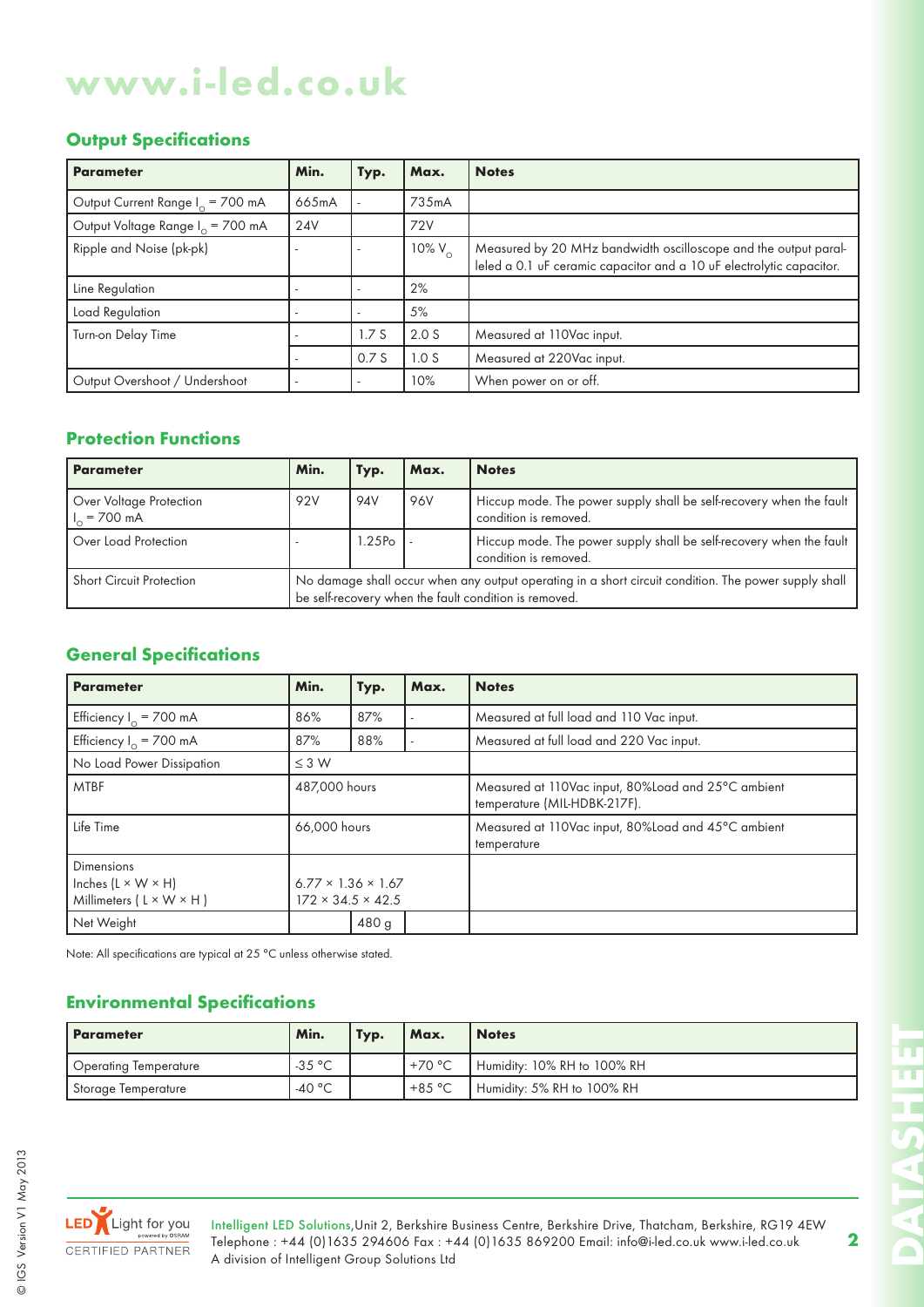## **Safety & EMC Compliance**

| <b>Safety Category</b> | Country      | <b>Standard</b>                                                                                                    |  |  |
|------------------------|--------------|--------------------------------------------------------------------------------------------------------------------|--|--|
| <b>CUL</b>             | USA & Canada | UL8750 Compliance to UL1310 Class2, UL1012 UL953,<br>CAN/CSA-C22.2 No. 0, CSA-C22.2 No. 107.1, CSA-C22.2 No. 250.0 |  |  |
| <b>CE</b>              | Europe       | EN61347-1, EN61347-2-13                                                                                            |  |  |
| <b>EMI Standards</b>   |              | <b>Notes</b>                                                                                                       |  |  |
| EN 55015               |              | Conducted emission Test & Radiated emission Test with 6 dB margin                                                  |  |  |
| EN 61000-3-2           |              | Harmonic current emissions                                                                                         |  |  |
| EN 61000-3-3           |              | Voltage fluctuations & flicker                                                                                     |  |  |
| EN 61000-4-2           |              | Electrostatic Discharge (ESD): 8 kV air discharge, 4 kV contact discharge                                          |  |  |
| EN 61000-4-3           |              | Radio-Frequency Electromagnetic Field Susceptibility Test-RS                                                       |  |  |
| EN 61000-4-4           |              | Electrical Fast Transient / Burst-EFT                                                                              |  |  |
| EN 61000-4-5           |              | Surge Immunity Test: AC Power Line: line to line 2 kV, line to earth 4 kV                                          |  |  |
| EN 61000-4-6           |              | Conducted Radio Frequency Disturbances Test-CS                                                                     |  |  |
| EN 61000-4-8           |              | Power Frequency Magnetic Field Test                                                                                |  |  |
| EN 61000-4-11          |              | Voltage Dips                                                                                                       |  |  |
| EN 61547               |              | Electromagnetic Immunity Requirements Applies to Lighting Equipment                                                |  |  |

### **Derating Curve**







LED Light for you CERTIFIED PARTNER

Intelligent LED Solutions,Unit 2, Berkshire Business Centre, Berkshire Drive, Thatcham, Berkshire, RG19 4EW Telephone : +44 (0)1635 294606 Fax : +44 (0)1635 869200 Email: info@i-led.co.uk www.i-led.co.uk A division of Intelligent Group Solutions Ltd

 $\bigcap$ 

π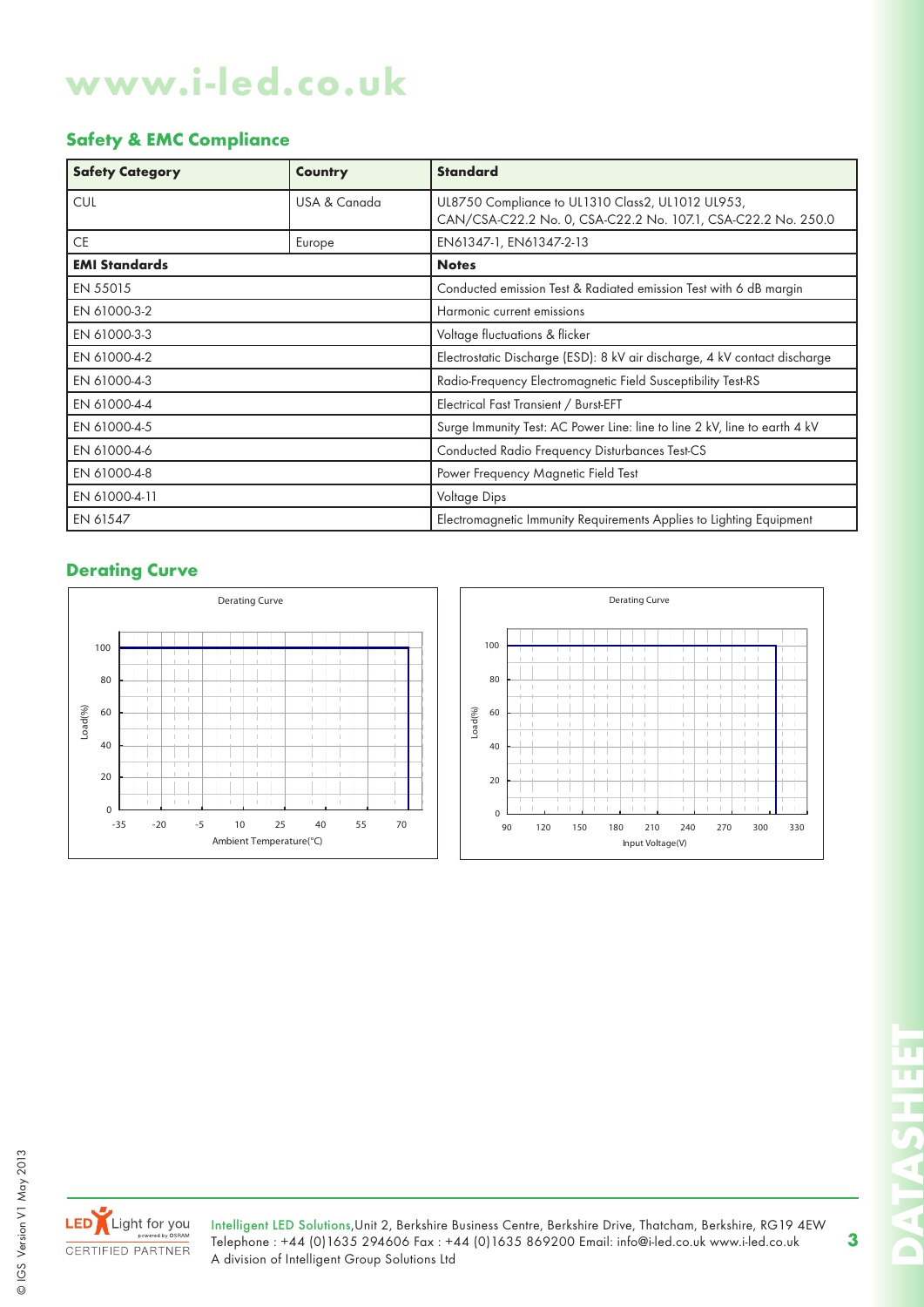# **Mechanical Outline**



# **Dimming Control (On secondary side)**

| <b>Parameter</b>                                | Min.             | Typ. | Max.             |
|-------------------------------------------------|------------------|------|------------------|
| 10V output voltage                              | 9.8 V            | 10V  | 10.2V            |
| 10V output source current                       | $-10 \text{ mA}$ |      | $2 \text{ mA}$   |
| Absolute maximum voltage on the 1-10V input pin | $-2V$            |      | 15V              |
| Source current on 1-10V input pin               | 0 <sub>m</sub> A |      | 1 <sub>m</sub> A |









© IGS Version V1 May 2013

CIGS Version V1 May 2013

Intelligent LED Solutions,Unit 2, Berkshire Business Centre, Berkshire Drive, Thatcham, Berkshire, RG19 4EW Telephone : +44 (0)1635 294606 Fax : +44 (0)1635 869200 Email: info@i-led.co.uk www.i-led.co.uk A division of Intelligent Group Solutions Ltd